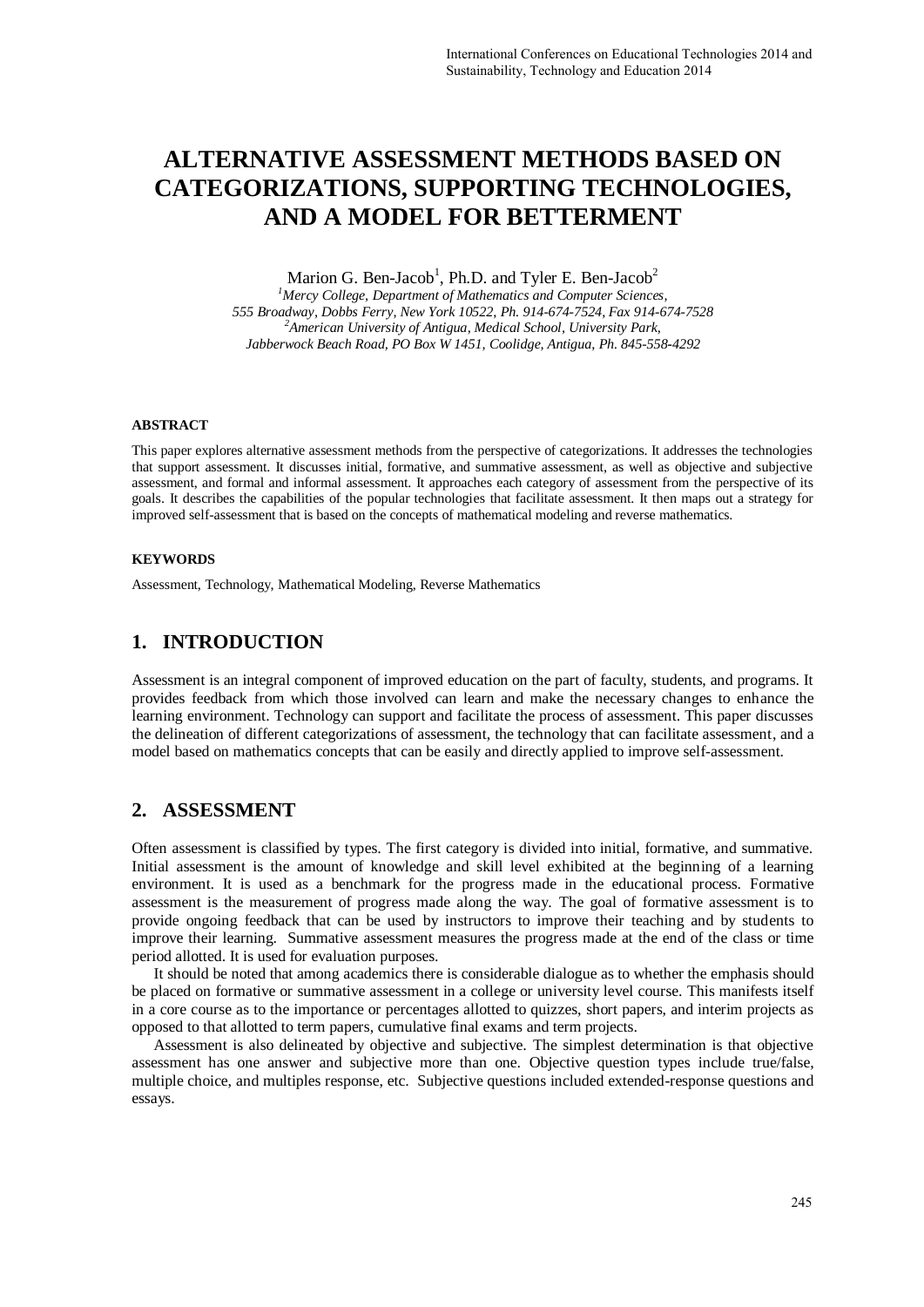There is also formal versus informal assessment. Informal assessment is based on observation and discussion whereas formal assessment encourages a written evaluation. Formal assessment uses supporting data on which to base conclusions. The data comes from the tests that have been previously used and statistics such as percentiles or standard scores, often termed standardized measures, against which present outcomes are compared. On the other hand, informal assessments are content and performance based. One might give a student a short story to read and evaluate the numbers of tested words correctly read. A score of five out of ten words might be the result of this type of informal assessment (Weaver, 2013). One can also ask student to do an oral presentation with or without a PowerPoint presentation or develop and present a digital story. Digital storytelling is the use of computer based tools to relay information; the presentation employs some type of multimedia (Robin, 2014).

Independent of the type of assessment used, the goals are similar if not the same. Betterment or improvement is the ultimate target (Palomba & Banta, 1999). Success can be demonstrated in different ways, including higher grades on exams, improved writing skills on papers and essays, and more cogent verbal discussion on the part of the student. From a pedagogical perspective, success of assessment can be gauged by changes in teaching styles, assignments and projects that enhance the outcomes of student learning.

## **3. TECHNOLOGY**

Technological tools have been developed to support evaluation techniques as well. One of the more popular ones is the use of clickers in the classroom. A question can be posed to the class by the professor with multiple choices. Each student has his own personal clicker with possible answers and corresponding numbers or letters, depending on the option choices. With a countdown timer students must respond in a timely fashion not allowing for any outliers such as looking up answers in a book, etc. Following completion of the countdown the results appear with a distribution of percentages across the board per the choices. The professor can assess the class as a whole, and each student can individually assess himself based on his class standings as well. Each clicker has a special ID code and only one ID is code connected to each of the user's account. The mean, median, and mode can be calculated per student compared to that of the class ("Iclicker," 2011).

*Blackboard*, a popular platform for teaching online, has tools built in for assessment. It is also compatible with the use of clickers. Blackboard offers many options such as uploading exams or assignments that will be graded right away. provided for such a survey. *Blackboard* allows for grading of discussion postings; comments on the part of the instructor can be entered as well. *SafeAssign,* a plagiarism prevention tool, is compatible with *Blackboard* as well. SafeAssign is integrated within *Blackboard* and prevents plagiarism by detecting unoriginal content in students' papers within the course. In addition to locating plagiarized material, *SafeAssign* can be used to illustrate proper citations for students. ("Blackboard," 2011).

#### **4. MATHEMATICS**

In addition to statistics, the mathematics concepts of reverse mathematics and mathematical modeling can be applied to self-assessment. Generally speaking, mathematical proofs are derived from hypotheses or certain axioms that are accepted as true. Logical implications are formed based on the accepted truth of the axioms. Reverse mathematics seeks to determine which truisms are required to prove theorems (Cobb, 2009).

Another applicable mathematical concept that we need to consider is that of mathematical modeling. Mathematical modeling describes a system or environment or situation using mathematical terminology. Certain assumptions for the model which may or may not be true are made. After the model is developed, the assumptions can be changed, developing a more accurate model. Mathematical modeling is used in different disciplines to help explain an entire environment, to determine the status of its components, and to make predictions ("Business," 2013).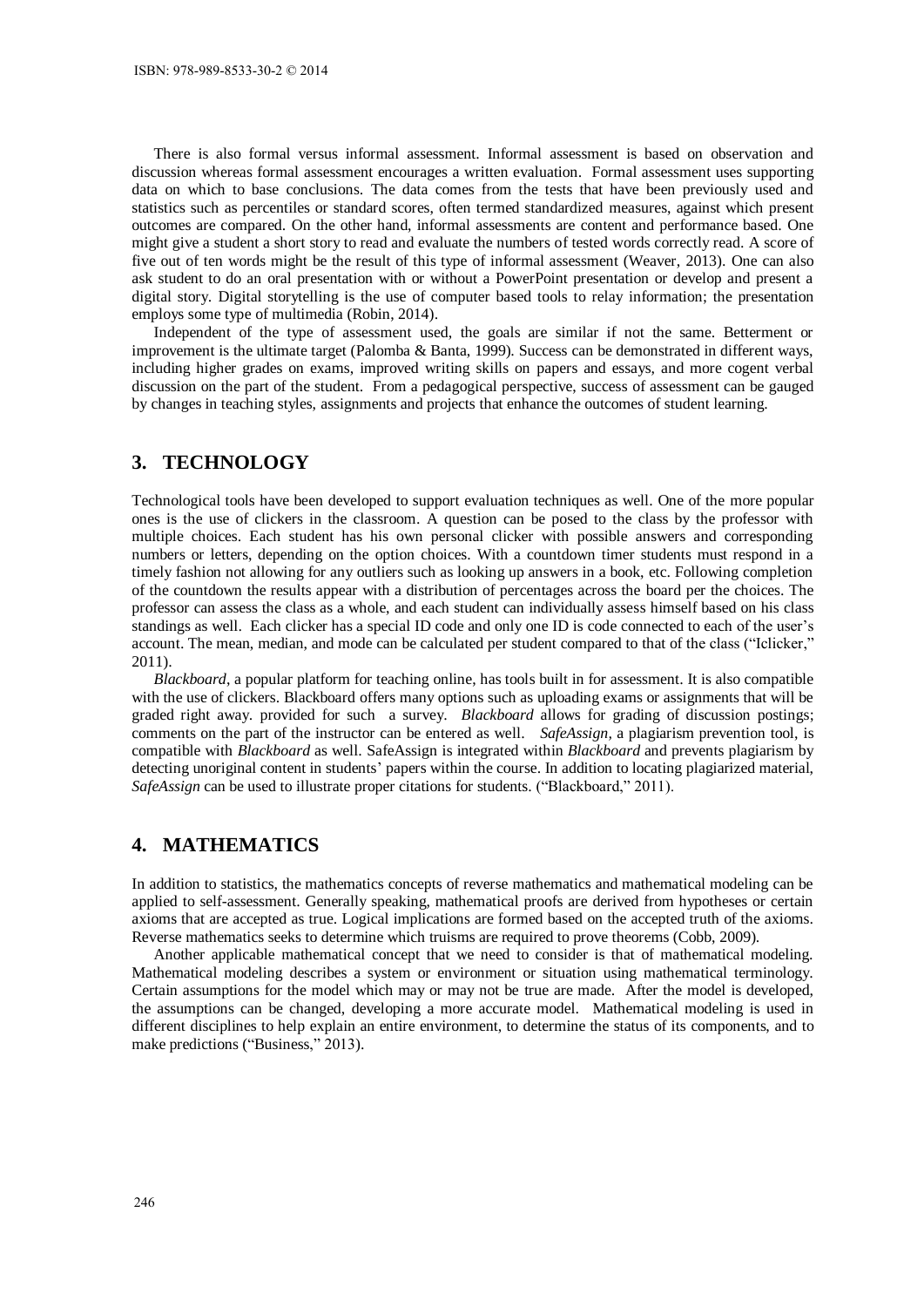#### **5. SELF-ASSESSMENT**

Students are always questioning how to perform better in a course and improve their grades. Initially, one could itemize the characteristics of a successful student: 1) Determine the grade for which to strive (2) Attend all classes (3)Pay attention to lectures/discussion (4)Ask questions in class (5)Visit professor during office hours if extra help is needed (6)Do all homework assignments in a timely fashion (7)Get tutoring from help/learning center (8)Watch videos about subject matter (9)Take practice quizzes to measure self-progress (10) Do extra practice in a lab manual.

Applying the concept of mathematical modeling, we reiterate the fact when designing a self-assessment plan, we usually do so optimistically. Its purpose as with other models is to promote productivity. The assumptions or axioms can be altered for a given conclusion.

#### **6. COURSE ASSESSMENT**

Course assessment is either done by an individual faculty member for the class he is teaching of by a group of faculty. If the latter is true, generic guidelines for a rubric may be designed and each professor can tweak them to suit his perspective and class. The rubric developed is dependent on the subject matter as well. We will discuss a basic freshmen mathematics course a basic freshman English course for the sake of comparison. Mathematics is a universal language and not a subjective discipline. An answer to a problem is correct or incorrect. The process of algorithm used in solving a problem is critical as it should work for all problems of the same ilk.

Assessment on the part of the instructor is based on percentage allotment, i.e. how much credit toward the final grade should be based on a midterm or final exam.. Our contention is that even if one believes strongly in formative assessment, significant emphasis needs to be place on a final exam. Quiz grades can let students know which topics they have mastered and what they still need to review, but if one does not retains the information from a basic math course at the end of the semester, it will be difficult to succeed in the next course. Mathematics builds on itself content-wise. Assessment in a basic English course is more subjective. The usual components include comprehension, grammar and expression of thought. Given a specific rubric, the students can achieve higher grades, knowing where to emphasize their work, i.e. on their weaker areas.

Again, consideration has to be given to focusing on summative or formative assessment. Perhaps, the institution wants to see how far the students can improves as it is a basic course. Even if this is true, we believe that a certain benchmark must be achieved by the end of the semester, i.e. summative assessment is important as well. Independent of one's major, a student needs to be able to write in a clear, grammatical way in order to succeed in advanced studies and in a profession.

## **7. CONCLUSION**

The goal of this paper is to bring to light the importance of assessment in the academic environment and some of the technologies that facilitate it. Student self-assessment and rubrics for assessing the performances of students are fundamental for academic success. Assessment can be instituted via quizzes and exams, and via projects that included oral presentations, written papers, PowerPoint presentations and digital storytelling. The approach presented in this paper can only help charter the course for enhanced academic performance.